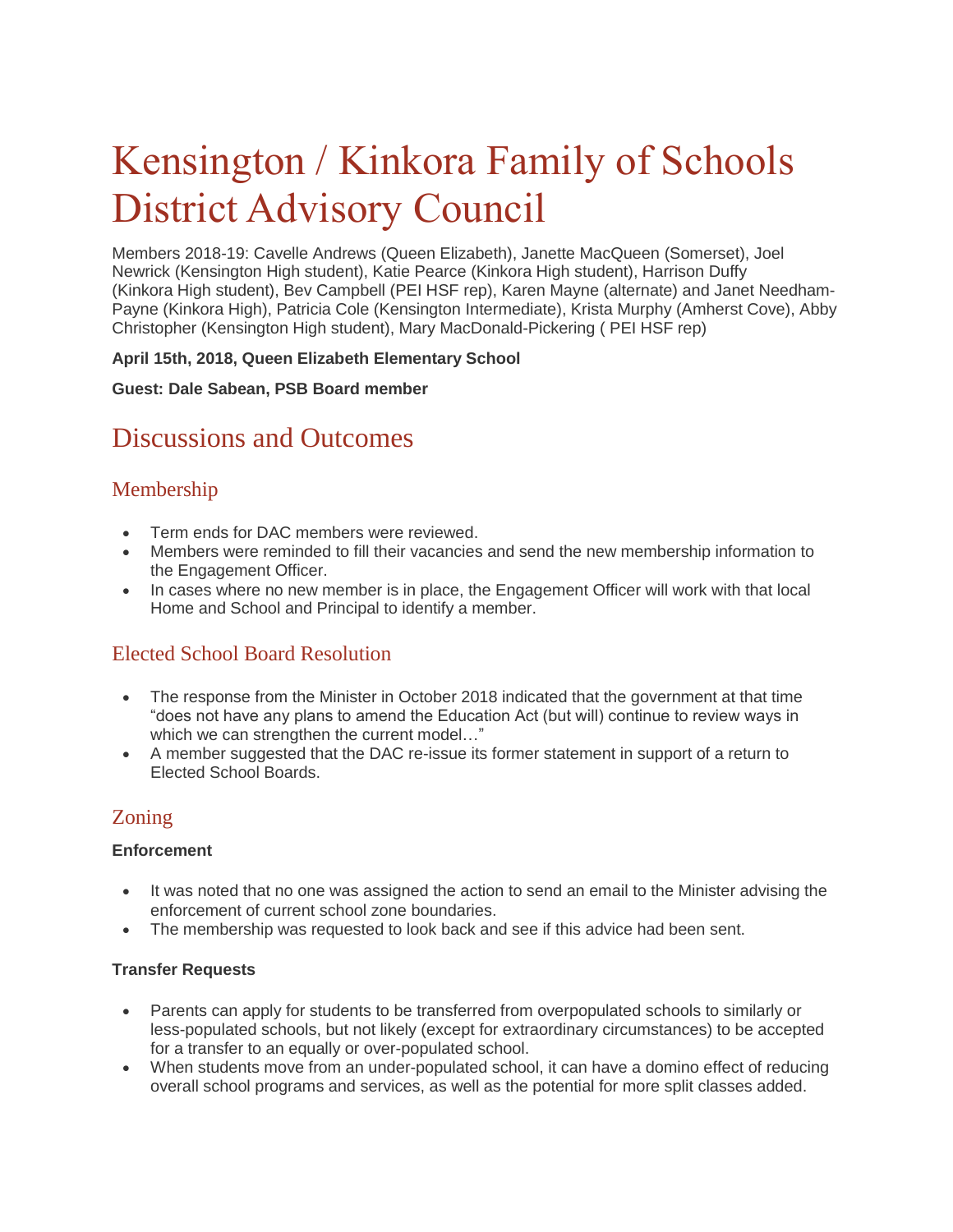- Lack of childcare in some school zones could be a contributing factor for families choosing not to settle in that area.
- Lack of local childcare would not be grounds for a successful application to have your child attend an out of zone school.
- There is no provincial Early Learning Centre in Borden. It was suggested that this could be an area of DAC and community advocacy.

## **Out of Zone attendance**

- Students can be granted permission to attend TOSH for specific programs not offered at KISH, including French Immersion as well as some trades courses.
- Some transfer full time and some attend part time.
- A member wondered if these approvals get audited, to ensure that students are taking the courses for which they are granted transfer.
- If, during the school year, the conditions of transfer approval are no longer met, that student returns to the school they are zoned for the following year.
	- o **UPDATE: Information on transfer criteria and process was sent to the membership.**
	- o **Exception criteria include programming, special needs, address, mental health and capacity**.

#### **Maps**

- The PSB website has a new transportation portal to access school information anytime.
- You can view zone maps, find out school eligibility based on civic addresses and see bus routes.
- The Department website does not have any Island school zone maps posted.
	- o **UPDATE: The maps will live on the PSB website only via the new portal there. Department web traffic will be re-directed to the PSB website.**
	- o **Here is the direct link: <https://edu.princeedwardisland.ca/psb/bus-stop-search-2/>**

# Staffing Model

 HR staff have indicated that the Fall meeting would be a better time to come and talk to the DAC about the staffing process and model.

## Updates

- Updates were given on the School Food Project, Engage PEI, and Common Assessment report, Report Cards, School Infrastructure Review and Early Interventions.
	- o **Elizabeth Costa, Leader of Achievement and Accountability, will attend a future meeting to talk about the Assessment Model and how the data is used.**

**January 15th, 2019, Kinkora Regional High School**

**Guest: Erin Johnston, Assistant Director, Public Schools Branch**

# Discussion and Outcomes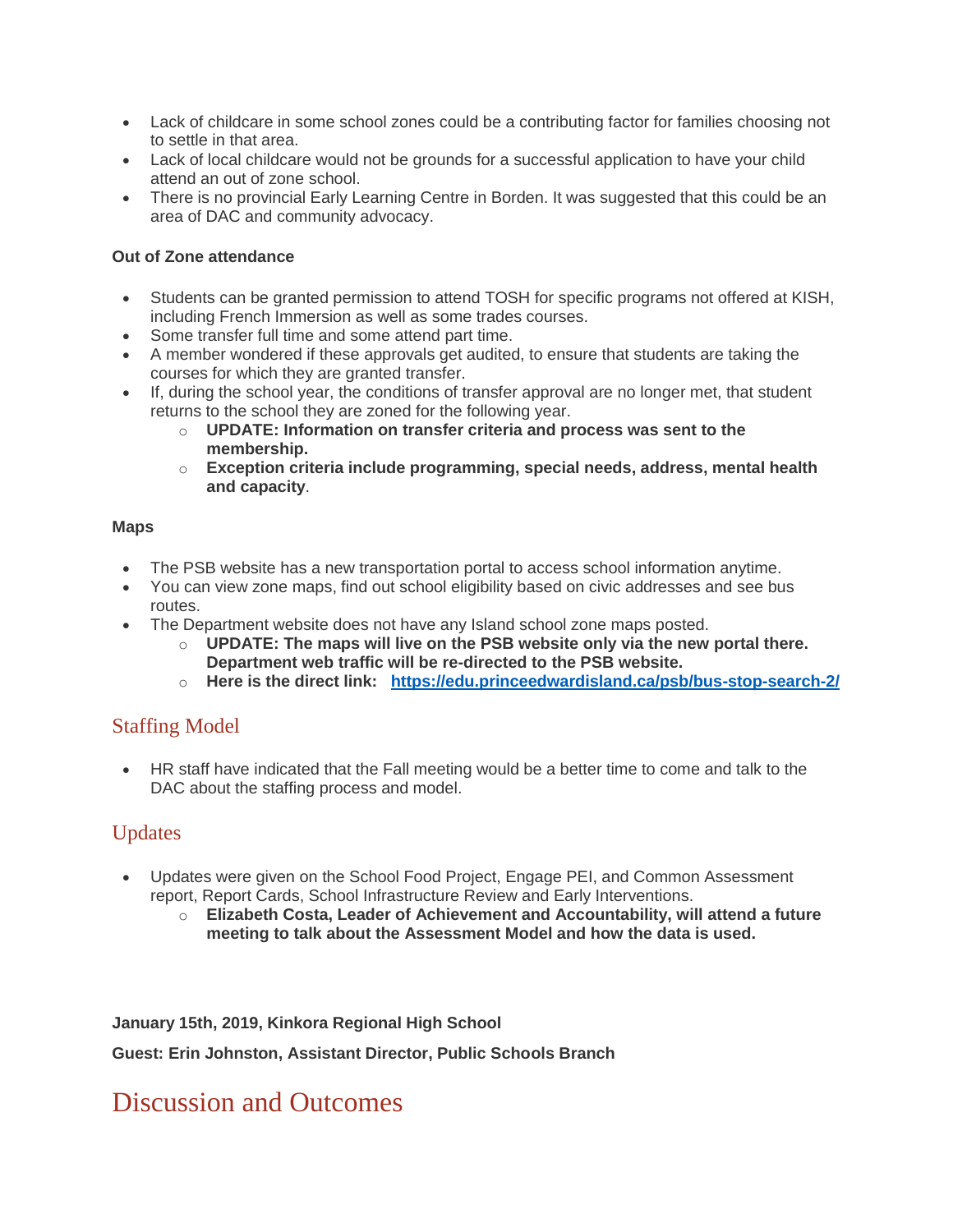# Elected School Board

- Framework for an elected Board was outlined in the resolution presented at the PEIHSF AGM in April 2018.
- The PEIHSF rep for Kinkora will find it and share with the DAC.
- She will also check with the PEIHSF to see if there was a response to the resolution from any part of the Dept./Branch/Board.
- If so, she will share it with the DAC. If not, she will ask the PEIHSF to request a response.

# Zoning

- Members are concerned that any study could lead to re-zoning that would negatively impact their school communities.
- There was concern that a Category 2 study would be required if a Category 1 study impacted more than 20% of the school population.
- Members do not want a Category 2 study at this time.
- There was discussion about the current boundary maps that were distributed.
- Members spoke of families that are sending students out of zone, and that is impacting class sizes across the District.
- A letter will be drafted to advise the Minister to direct the PSB to enforce current zoning boundaries.
- Members spoke about a lack of access to the school zone maps online, and how that can be a barrier for parents in choosing where to live.
- Zoning information can be accessed directly from the PSB via telephone, but parents should also be able to access that information online.
	- o **UPDATE: A request has been made to make the zoning maps available online at the PSB and Department websites.**

# School Staffing

- A new tool was created last year to enhance Principal's request for staffing.
- It examines class composition and was designed to better meet the needs of students.
- There were questions about how EAs are allocated, including how to access mid-year.
- EAs are assigned to schools, not specific students, and assignments and schedules can change over the school year.

# BYOD (Bring Your Own Device)

- A student member gave an update on the Bring Your Own Device working group meeting he attended.
- Bring Your Own Device is being rolled out this Spring to Island schools, based on individual school readiness.
- He mentioned some of the positives and negatives discussed not all students have access to a device, not all parents will allow their child to have a device.
- He noted that there will be access to school owned devices if that is the case.
- He also talked about plans for classroom management.
- Teachers will model a RED, YELLOW, GREEN format for usage. RED=devices away, YELLOW=only if necessary, GREEN=full usage allowed.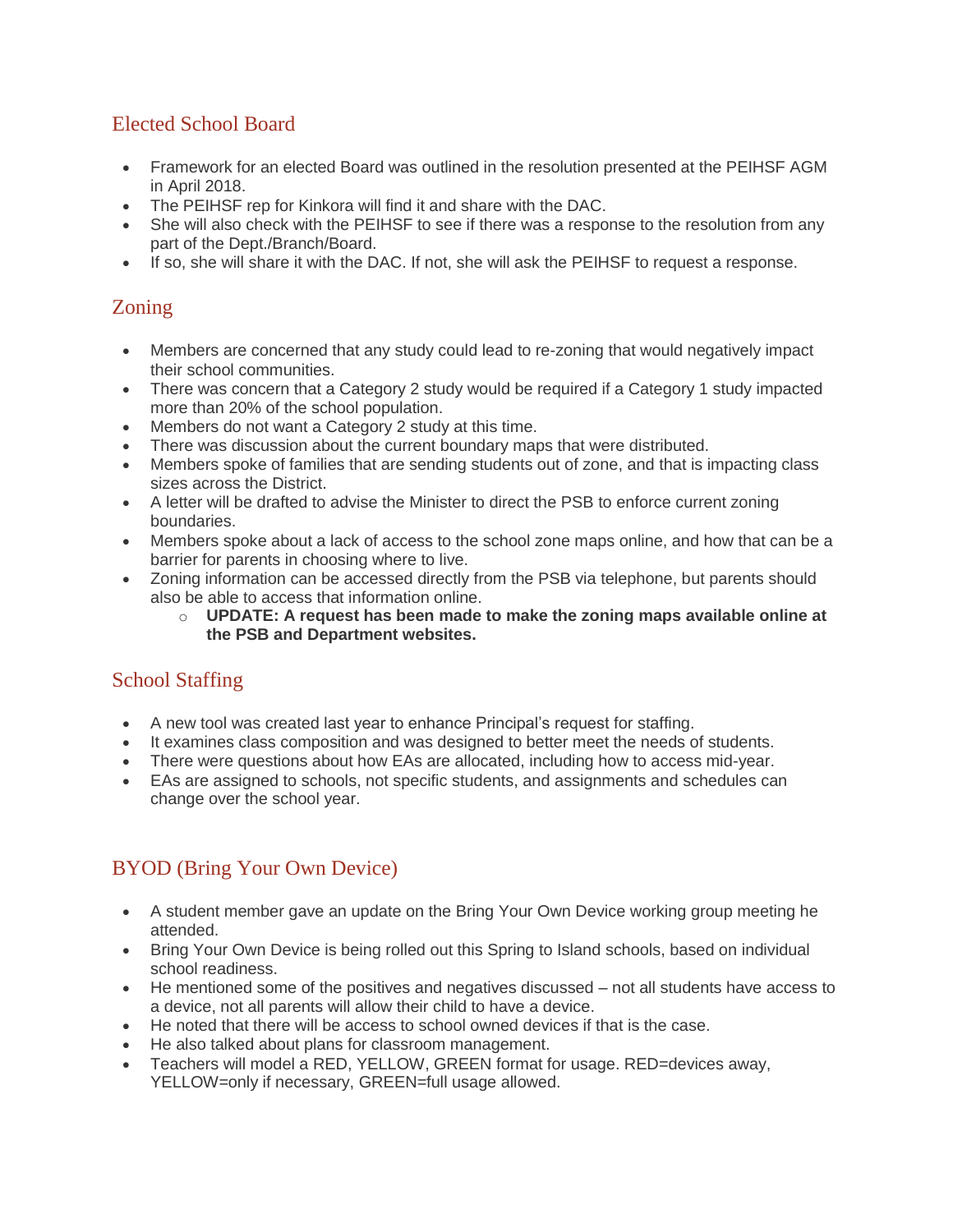Device usage is for school and class work only, and firewalls will be installed to ensure that students are not accessing inappropriate content.

# PsychEd Assessments

- Increased access and shorter wait time to PsychEd assessments have recently been announced.
- The mandate is a one year wait by September 2020.
- A member spoke about the option for using private health coverage to cover the cost of an assessment.

## **October 15th, 2018, Queen Elizabeth Elementary School**

# Discussion and Outcomes

# Elected School Board

- This continues to be a priority for this DAC.
- Members expressed the desire to have a local trustee they could call with their concerns.
- Members shared that they personally had never contacted a current Board member directly with their concerns.
- Discussion followed on their ideal structure, makeup, roles, etc. for an elected school Board.
- Members will go back to their locals and to communities and engage people in this discussion.
	- o **UPDATE: The PEIHSF resolution passed at the April 2018 AGM is the model supported.**

# Small School Staffing

- It was reported that no school in the District lost any staff this year, and that some made small gains.
- Members would like more information about how the staffing allocation model is applied, especially with the small school lens.
- Members feel that resources and staffing should follow a needs based model, not just a school population model.
	- o **UPDATE: a HR staff person will be asked to attend a DAC meeting to inform members about staffing models.**

# Librarians

- The staffing discussion broadened to include the equitable allocation of librarians to schools.
- It was reported that QEES library is run by volunteers. Parents are seeing lower reading literacy rates in Grade 6, and feel this is tied to lack of librarian in the early grades at that school.
- Members would like some information on how librarians are allocated.

# Exemptions